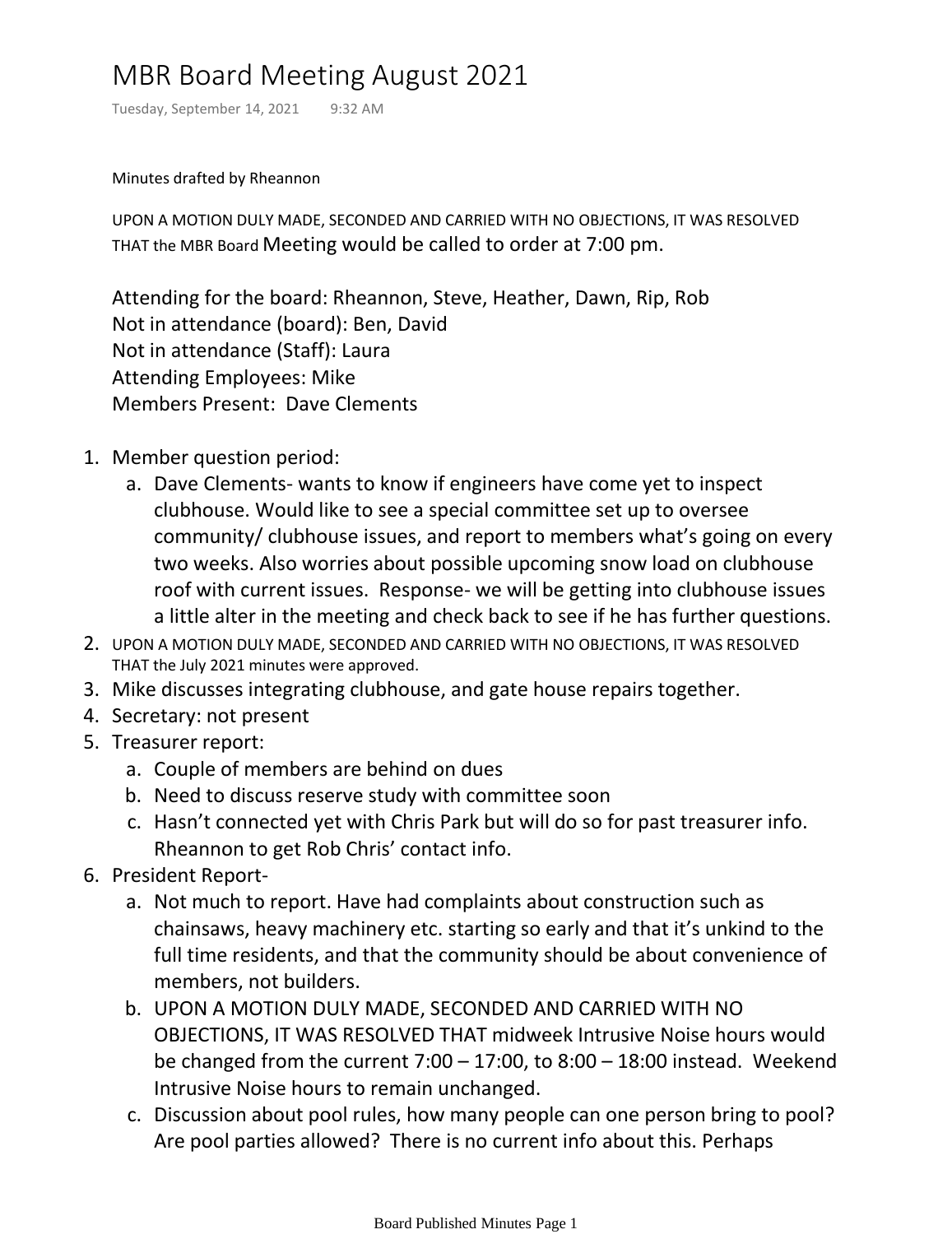something to address as there have been pool parties recently, which led to frustrations among members, and concerns about safety.

- 7. Grounds and Maintenance Report, and Mikes info.
	- a. Mike has template for staff schedule. Mostly weekends off for Ken
	- b. Since last meeting , Pool being open, and sanitizing all going ok.
	- c. Mike suggests possible pool closing date of September 12<sup>th</sup>. Forecast to be rainy and cooler. [Editor note: pool was closed for the season on September 12, 2021.]
	- d. Board members agree to watch weather.
	- e. Mike has been talking with contractors to deal w/ Clubhouse settling. Has a meeting scheduled with one, and has been gathering info about clubhouse situation and repairs. Will continue to report back to board.
	- f. There is trouble with the pool chemical feeder, so the pool has had to be frequently babysat taking up lots of staff time. Having to monitor and add chemicals manual multiple times a day.
	- Mike looked through club house reports from past repairs that seem similar g. to current issue. Had Superior Slab Jacking do work last time, but they appear to no longer be around. Has been speaking with Geo Test and they are coming September 1st to meet Mike at clubhouse and assess repairs and issues.
	- h. There is a possible snow load issues with clubhouse damage that is to be assessed.
	- Mike mentions the possibility of adding solar panels during repairs, or in the i. future to save on energy, and use a greener energy. He's been speaking with environmental stability consultants to get info and ideas.
	- Need to assemble project team to assess scope and [create a] budget of j. repairs. Mike reached out to ground penetrating radar team and is still gathering lots of info. Mike suggests possibly phasing the work for the sake of budget.
	- k. Dave Clements thanks Mike for answering all his questions.
	- Mike thinks it would be good to try and avoid a special assessment cost to l. the membership if possible.
	- m. Mike and Rheannon will put together a quick blurb for the website to update members on the clubhouse.
	- n. Rip discusses road damage done by PSE, and the water damage to the eaves at the gatehouse.
	- o. Garbage and recycling are overflowing again!
	- p. Possibilities discussed: Composting,- possibly making a bear friendly (Bear Proof) area for this that would reduce volume of waste.
	- Members doing lots more online ordering these days, so cardboard is q. through the roof!
	- r. Board agrees if more cardboard dumpsters can fit Mike can order as many as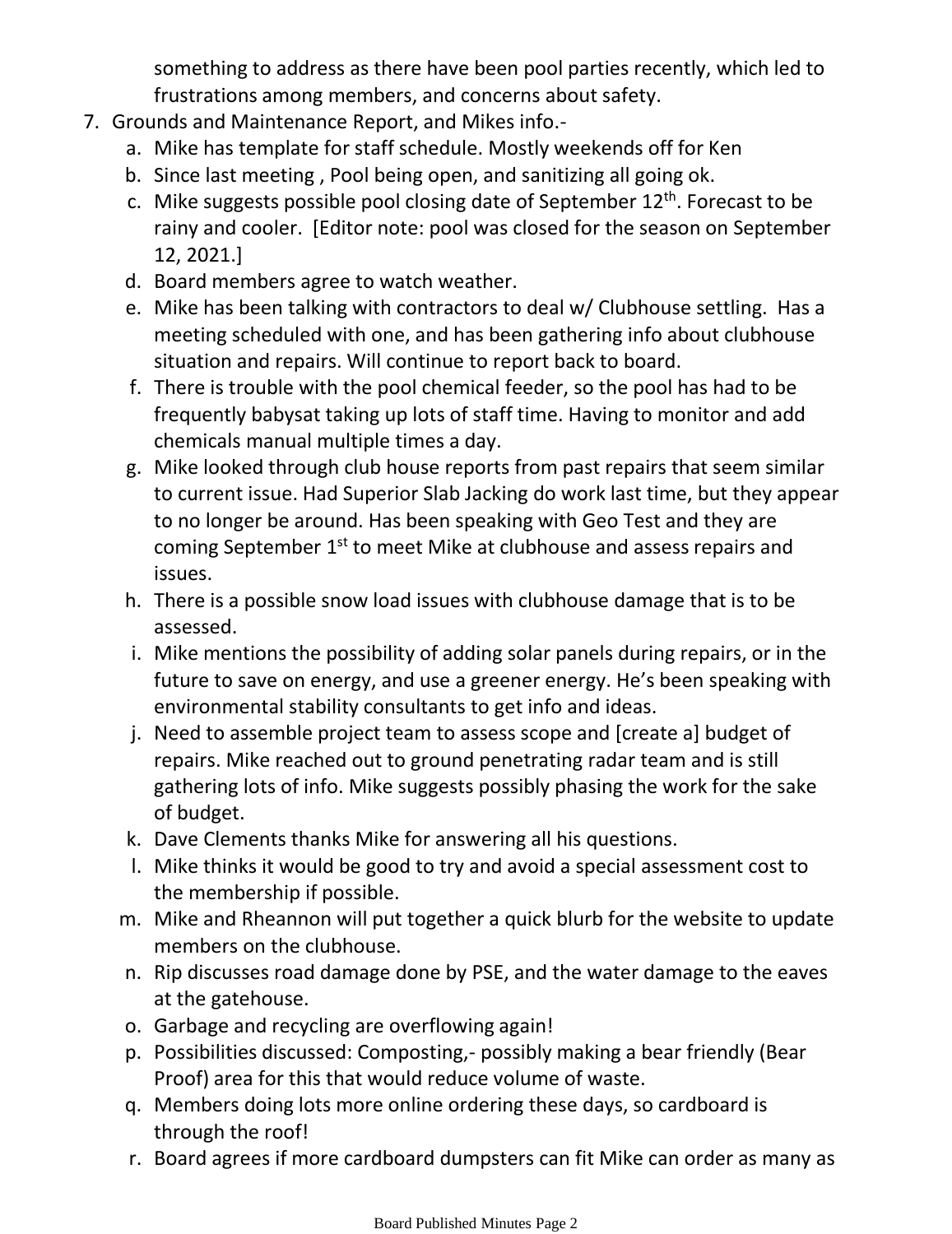possible.

- Glacier Fire dist. Has agreed to do a ONE TIME controlled burn down at the s. A-Frame to get rid of all the piles from the past. They would bring means to control embers etc, and care for this with extreme caution once the burn ban is lifted. When this gets scheduled, board to make announcement to membership first.
- t. Ben suggests we should do brush clean up continuously because fires can jump mountains.
- u. Ben could take the lead on this controlled burn at A-Frame since he's also on fire dept.
- 8. Arnost Joins meeting @ 8:04pm
- 9. Legal and insurance report
	- a. Steve mentions a member has requested to bring in House Hunters Intl. to film a house they purchased and pretend to be looking for one to buy and then pretend to pick this house for the tv series. A few members hoped we could charge House Hunters a fee and allow them in and then use this money towards our clubhouse repairs. Steve mentions from legal liability perspective this is a terrible idea. House Hunters Intl. requires HOA's to sign a liability waiver for House Hunters Intl. holding them at NO fault for their actions or damage. This would obviously not be a smart move on the part of MBR, so board agrees to decline allowing them to come in to film. UPON A MOTION DULY MADE, SECONDED AND CARRIED WITH NO OBJECTIONS, IT WAS RESOLVED THAT MBR would not allow House Hunters International to film on MBR property.
	- b. Steve discuses modifications for By Laws and Rules.
	- There was an AGM discussion about 2 owners both serving on board, this c. needs addressed today.
	- d. Property Standards rules and Bylaws dealing w/ construction:
		- a. Problems and holes in our rules for Prop. Standards and the membership is complaining about all the huge cabins. People are spending 900 thousand on new builds, and developers see how crap our rules are and take advantage of them.
		- b. Steve suggests our By laws are ok, Rules are NOT good enough. Most haven't been updated since 70's. Times are changing and we need to keep up.
		- c. City of Bellingham is more strict than us in MBR with our rules. We are wasting money on legal fees to battle these ones, and need to fix our rules to save on these issues. Steve to bring in 2-4 rules changes per month so not an overwhelming process, but will help to slowly fix the holes in our rules that don't stand up in court.
		- d. How to deal with trespassing issues? Enforcement tricky, and board agrees should be handled by sheriff. Warnings can be politely sent by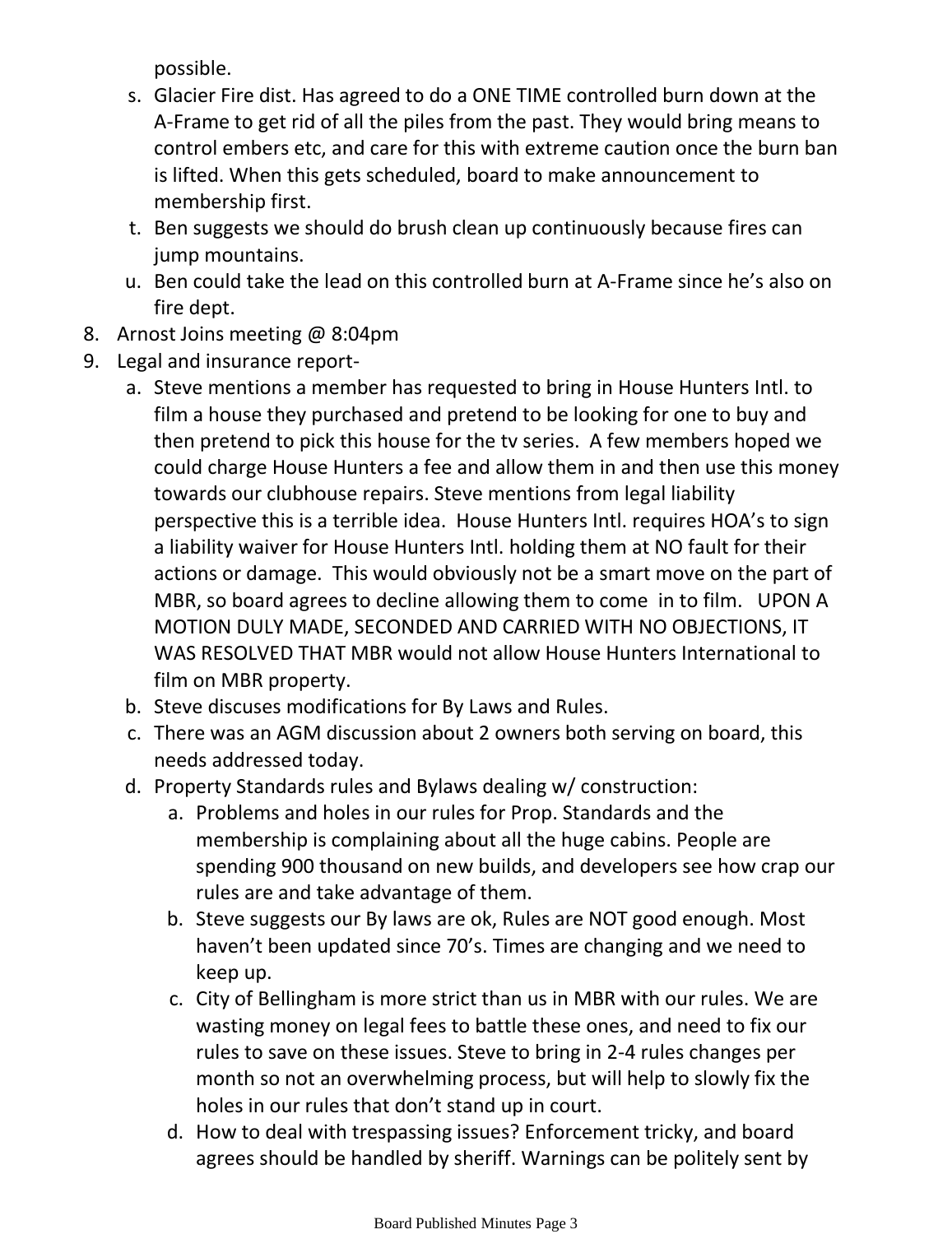MBR, but not enforcement.

- e. Changes:
	- UPON A MOTION DULY MADE, SECONDED AND CARRIED WITH NO i. OBJECTIONS, IT WAS RESOLVED THAT: If a property has multiple owners, only one owner may serve on the Board at any given time.
	- ii. UPON A MOTION DULY MADE, SECONDED AND CARRIED WITH NO OBJECTIONS, IT WAS RESOLVED THAT: no property development shall have a Floor Space Ratio (FSR) greater than 0.225. FSR is calculated by dividing the total finished building area by the total site area.
	- iii. UPON A MOTION DULY MADE, SECONDED AND CARRIED WITH NO OBJECTIONS, IT WAS RESOLVED THAT: Property owners shall notify the Property Standards Director prior to clearing any vegetation for perc testing of any lot. Perc holes shall be filled in no later than 15 days after completion of the test. The Property Standards Director shall be informed of an approximate date of completion of the perc testing if it will take longer than 15 days or if the perc holes shall remain unfilled for over 15 days. Any cut trees or vegetation shall be removed from the lot no later than 30 days from the initial date of excavation.
	- iv. Steve says an electric vehicle clarification is coming soon for those researching with intent to get past our rules that are obviously intended to keep out go carts and similar devices.
	- v. UPON A MOTION DULY MADE, SECONDED AND CARRIED WITH NO OBJECTIONS, IT WAS RESOLVED THAT: Members and/or their guests shall not trespass on another member's property.
- 10. Violations Report
	- a. Heather reads appeal for lot [14013] about a fine for a member in their party leaving the pool gate propped open during birthday party at the pool. They claim it is a pain to open the gate and takes two hands. He did not know a member of his party propped gate, but thinks it's understandable because it's such a pain to open.
	- b. Board discussion- This is extremely dangerous and a health dept rule that we are required to have that gate closed. Board discusses how the gate is hard to open on purpose, and this is the requirement to keep little kids out. UPON A MOTION DULY MADE, SECONDED AND CARRIED WITH NO OBJECTIONS, IT WAS RESOLVED THAT the fine on [14013] would be reduced from \$750 to \$75.
	- c. Arnost suggests adding a buzzer timer to the gate that goes off when it's held open for a short period of time so that members will close it. Rheannon thinks this is wonderful idea and wants to see this implemented. Board agrees to this, and Arnost is on it!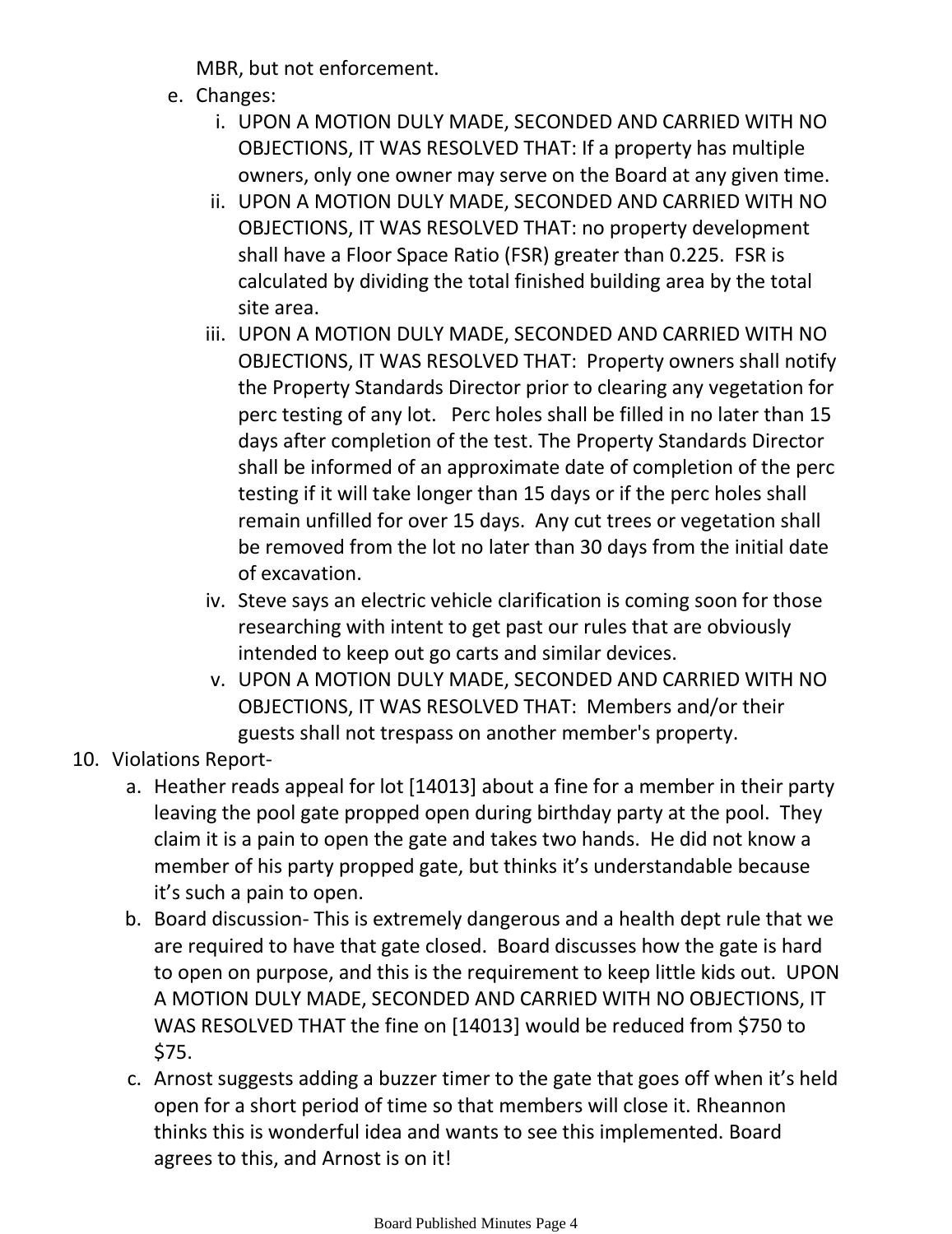- d. Heather will reach out to member about reduced fine.
- 11. Member at Large Report:
	- a. Arnost says there are some issues with the cameras he had suggested prior, as some cameras are federally restricted. He's ordered some others instead. Arnost will work to improve the wifi coverage near clubhouse and pool to help with wireless cameras. He's busy this week but will work on this next week and needs help. Mike offers to help out.
	- b. Arnost inquires about how our financials work as access control is part of this camera set up, and our current is not supported by the manufacturer anymore.
	- MBR needs 8 cameras total. Some for pool, & gate to pool area etc., 2 inside, c. some back of clubhouse, 2 for garbage area with night vision and clarity. These to sync with gate card reader. Arnost can get a contractor's rate for all these and will put together #'s and figures to present.
- 12. Date of next BOD Sept. 17th.
- UPON A MOTION DULY MADE, SECONDED AND CARRIED WITH NO OBJECTIONS, 13. IT WAS RESOLVED THAT the meeting would adjourn at 9:40pm,

\*\*\* End \*\*\*

Violations report submitted post meeting, as below:

# **Violations Director Update: August**

July 30th – August 22

### **Hoss- Unauthorized Non Member Garbage Dumping**

July 30th- garbage dumping

Fined – appealed, no fine

**Joe Lauderdale- Construction Material Dumping**

Aug 9th- Construction dumping

**Fined** 

# **19037 Glacier Rim- Improper Disposing of Construction Material**

Aug 9th- Member fined for the improper disposal of construction material.

Fined

## **16020 Glacier Rim- Incomplete Renter Registries**